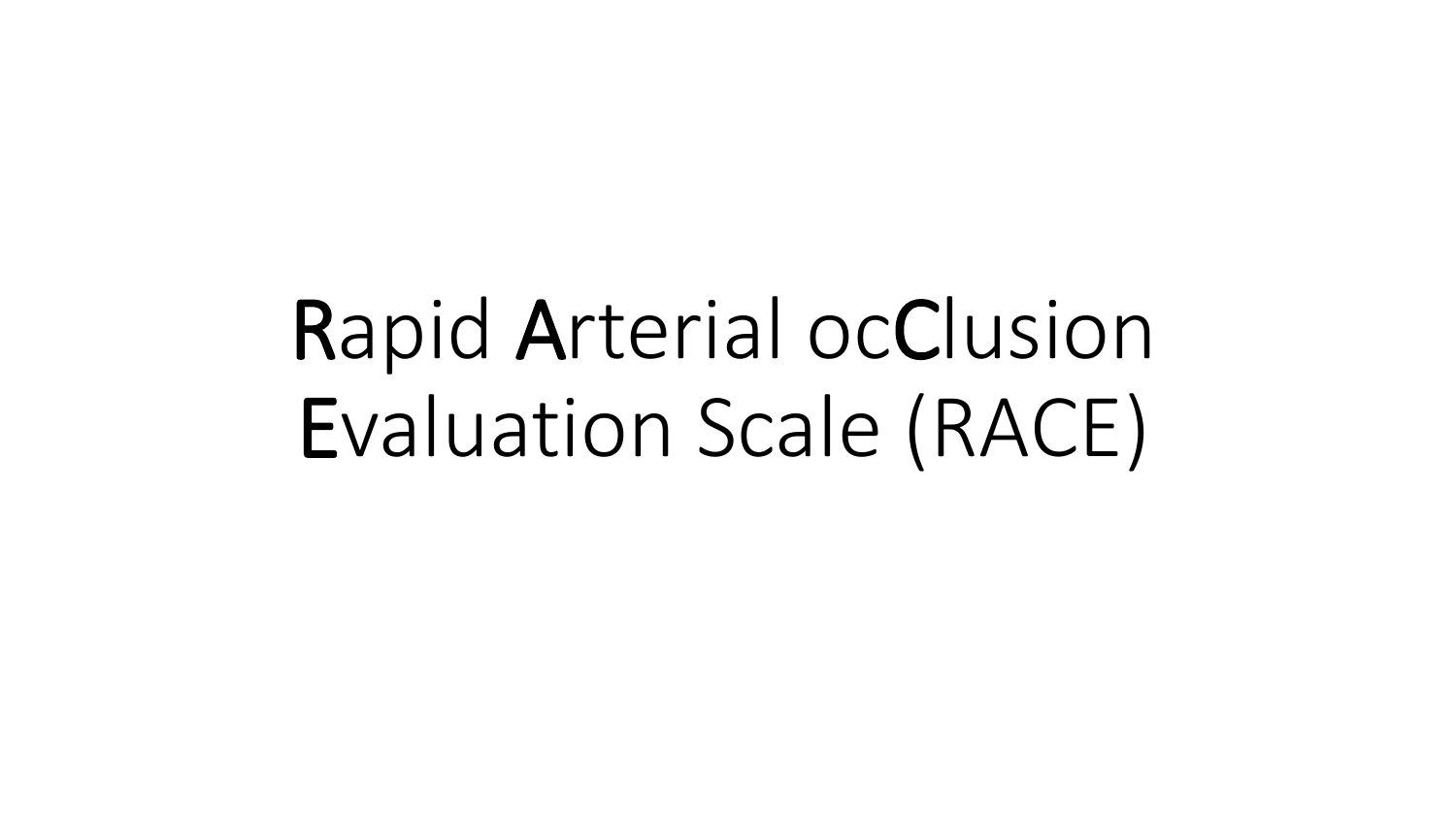# Background

- RACE is a simple pre-hospital stroke scale that is designed to identify large vessel occlusions (LVO)
	- Think of LVO as a "STEMI" of the brain
- RACE was developed based on the National Institutes of Health Stroke Scale (NIHSS)
- RACE does not replace the Cincinnati Prehospital Stroke Scale (CPSS), but works in conjunction with CPSS
- RACE uses a numerical value to determine if the patient is having a LVO. A score of 5 or greater, the patient may be having an ischemic stroke with a large vessel occlusion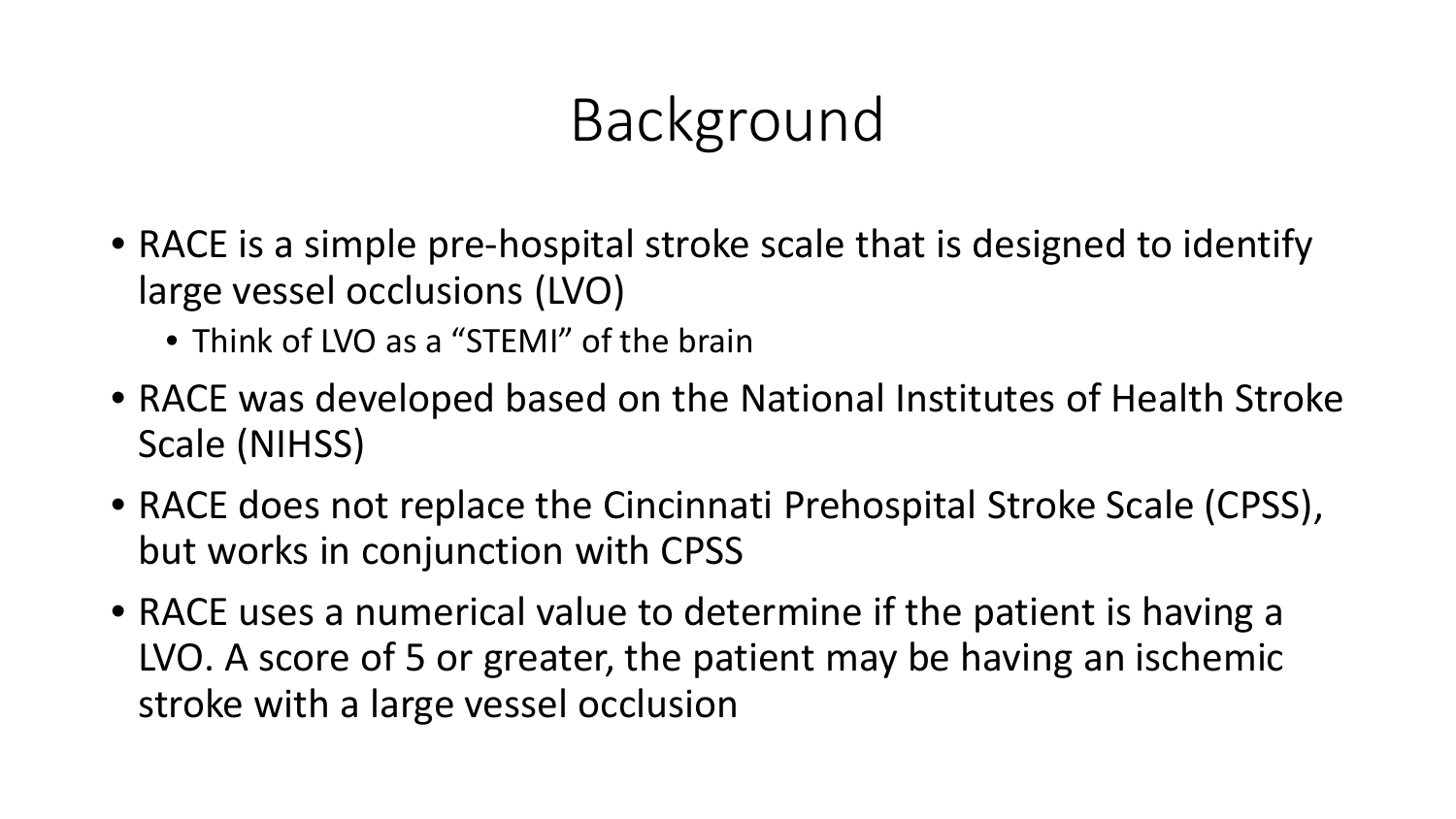#### Stroke Alert Check List

#### **RACE Exam**

#### **Date & Times** Date: Dispatch Time: EMS Arrival Time: EMS Departure Time: ED Arrival Time: **Basic Data** Patient Name: <br>
Age: Gender: Male Female Gender: Male Female Witness Name: Witness Phone #: Chief Complaint: BP: **Left arm** / **Right arm** / Last Time w/o Symptoms: Glucose: Pulse: Resp: **History** Severe Headache: Ves No Head Trauma at Onset: Ves No **Stroke Alert Criteria Yes No**  $\Box$  $\Box$ Time of Onset <6 hours?  $\Box$  $\Box$ **Any** abnormal findings on examination?  $\Box$  $\Box$ Deficit **not** likely due to head trauma?  $\boxed{1}$ Blood glucose >80 (if fingerstick possible) (see protocol)  $\Box$ **RACE Score from Page 2 Past History / Medications / Allergies Past History** Recent → Surgery □ Trauma □ MI □ Blood Thinners □ Other PMHx: Medications: Allergies: **Management Reminders** Do **NOT** treat Hypertension Do **NOT** allow aspiration Do **NOT** give glucose  $\rightarrow$  keep NPO, head 30° up  $\rightarrow$  unless glucose <80 and symptomatic **Stroke Specific Report to Emergency Department Basic Data Symptom Onset Neurological t-PA Exclusions Supplemental**  • Age • Last time w/o **Information Exam** • **Head trauma at onset** • Gender symptoms • Recent surgery, trauma, MI • Consciousness • **Seizures (shaking or staring spell) at onset** • Chief • Head trauma • Medications, allergies • Speech / language • **Taking blood thinners** Complaint • Severe Headache • BP, glucose • Visual fields • **History of bleeding problems** • Seizure – staring • Witness name, contact info • Motor strengths • **Brain hemorrhage (stiff neck, ↓ LOC)** or shaking

| Item                                                                                            | Exam                                                                                                                                                                                                                                                                                                                                                    | Abnormal? | <b>Points</b>                   | Race |
|-------------------------------------------------------------------------------------------------|---------------------------------------------------------------------------------------------------------------------------------------------------------------------------------------------------------------------------------------------------------------------------------------------------------------------------------------------------------|-----------|---------------------------------|------|
| 1. Speech                                                                                       | "You can't teach a dog new tricks"<br>Normal (speech with correct words and no slurring)<br>Abnormal (slurs words, says wrong words, or unable to speak)                                                                                                                                                                                                | Yes / No  |                                 |      |
| 2 Facial Palsy                                                                                  | Ask patient to smile/show teeth<br>Absent (slightly asymmetrical)<br>Mild facial palsy (slightly asymmetrical)<br>Moderate - severe facial palsy (completely asymmetrical)                                                                                                                                                                              | Yes / No  | 0 Points<br>1 Point<br>2 Points |      |
| 3. Arm<br><b>Motor</b><br><b>Function</b>                                                       | Ask Patient to raise both arms, palms up, for 10 seconds<br>No or mild drift of either arm (limb held $\geq 10$ seconds)<br>Moderate drift of either arm (limb held < 10 seconds)<br>Severe weakness of either arm (no movement against gravity)                                                                                                        | Yes / No  | 0 Points<br>1 Point<br>2 Points |      |
| Presence of<br><b>Stroke</b>                                                                    | Cincinnati Prehospital Stroke Score Positive (any yes above):                                                                                                                                                                                                                                                                                           | Yes / No  |                                 |      |
| 4. Leg Motor<br><b>Function</b>                                                                 | Ask patient to raise each leg for 5 seconds<br>No or mild drift of either leg (limb held $\geq$ 5 seconds)<br>Moderate drift of either leg (limb held < 5 seconds)<br>Severe weakness of either leg (no movement against gravity)                                                                                                                       |           | 0 Points<br>1 Point<br>2 Points |      |
| 5. Head and<br>Gaze<br><b>Deviation</b>                                                         | Ask patient to move head and eyes horizontally and assess gaze deviation<br>Absent (eye movements to both sides possible and no head deviation)<br>Present (eyes and head deviation to one side)                                                                                                                                                        |           | 0 Points<br>1 Point             |      |
| 6. Aphasia<br>(if right)<br>hemisphere)                                                         | Ask the patient to "close your eyes" and "make a fist"<br>Normal (performs both tasks)<br>Moderate (performs one task)<br>Severe (performs no tasks)                                                                                                                                                                                                    |           | 0 Points<br>1 Point<br>2 Points |      |
| 7. Agnosia<br>(if left<br>hemisphere)                                                           | Ask patient while showing the affected arm: "Whose arm is this?"<br>Ask patient to lift both arms and clap (evaluate if patient recognizes<br>functional impairment)<br>Normal (recognizes his/her arm and the impairment)<br>Moderate (does not recognize his/her arm or the impairment)<br>Severe (does not recognize his/her arm nor the impairment) |           | 0 Points<br>1 Point<br>2 Points |      |
| <b>Race Score</b>                                                                               |                                                                                                                                                                                                                                                                                                                                                         |           |                                 |      |
| If RACE Score = 5 or greater, patient may have an ischemic stroke with a large vessel occlusion |                                                                                                                                                                                                                                                                                                                                                         |           |                                 |      |

#### **Stroke Alert Prehospital Checklist**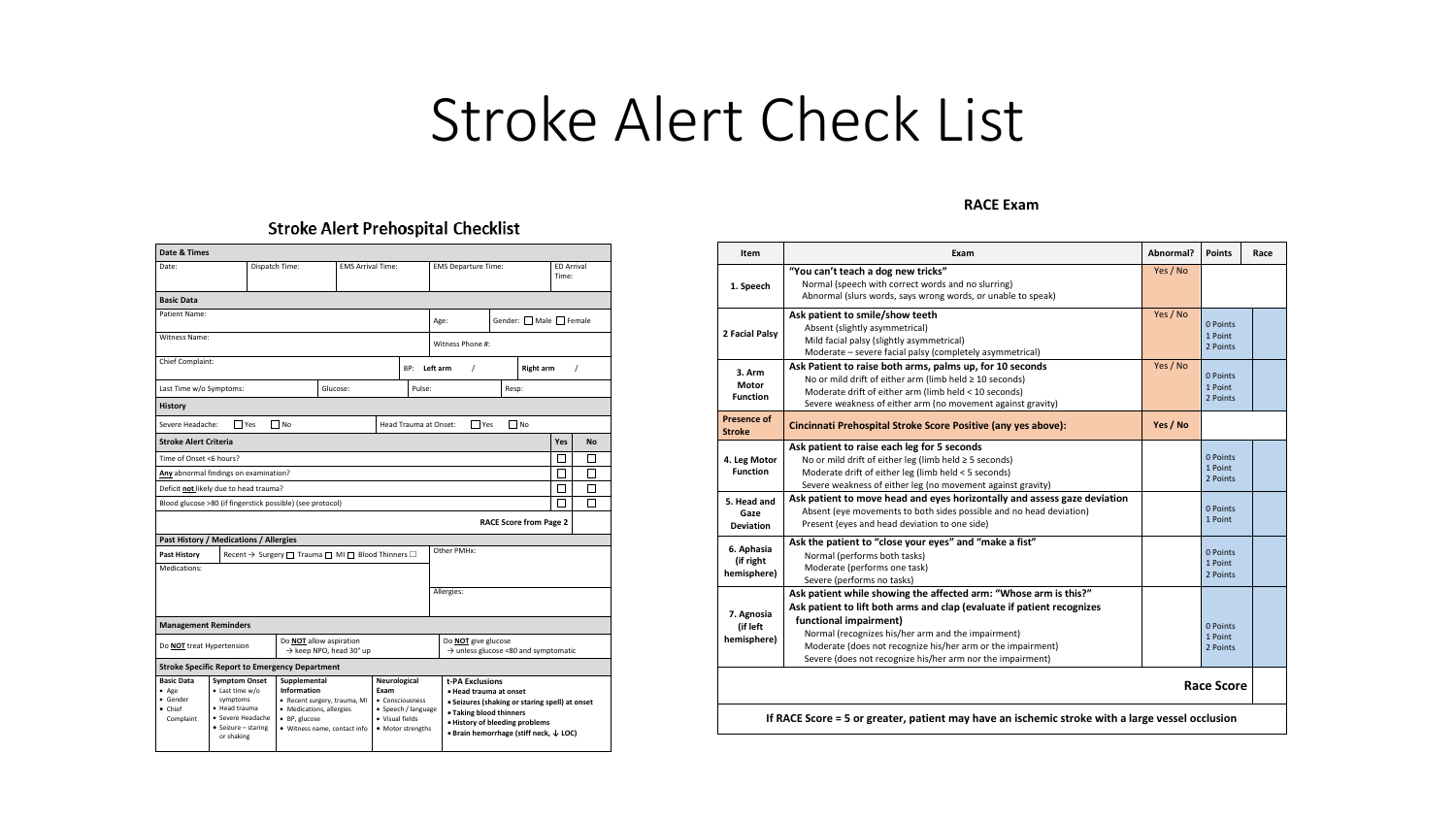#### Stroke Alert Check List

- Page one of the check list is the patient demographic and assessment page
- This page should be filled out as completely as possible and given to the receiving hospital upon arrival
- If there was a witness to the event, if possible, bring them to the hospital or get a name and phone number for the physician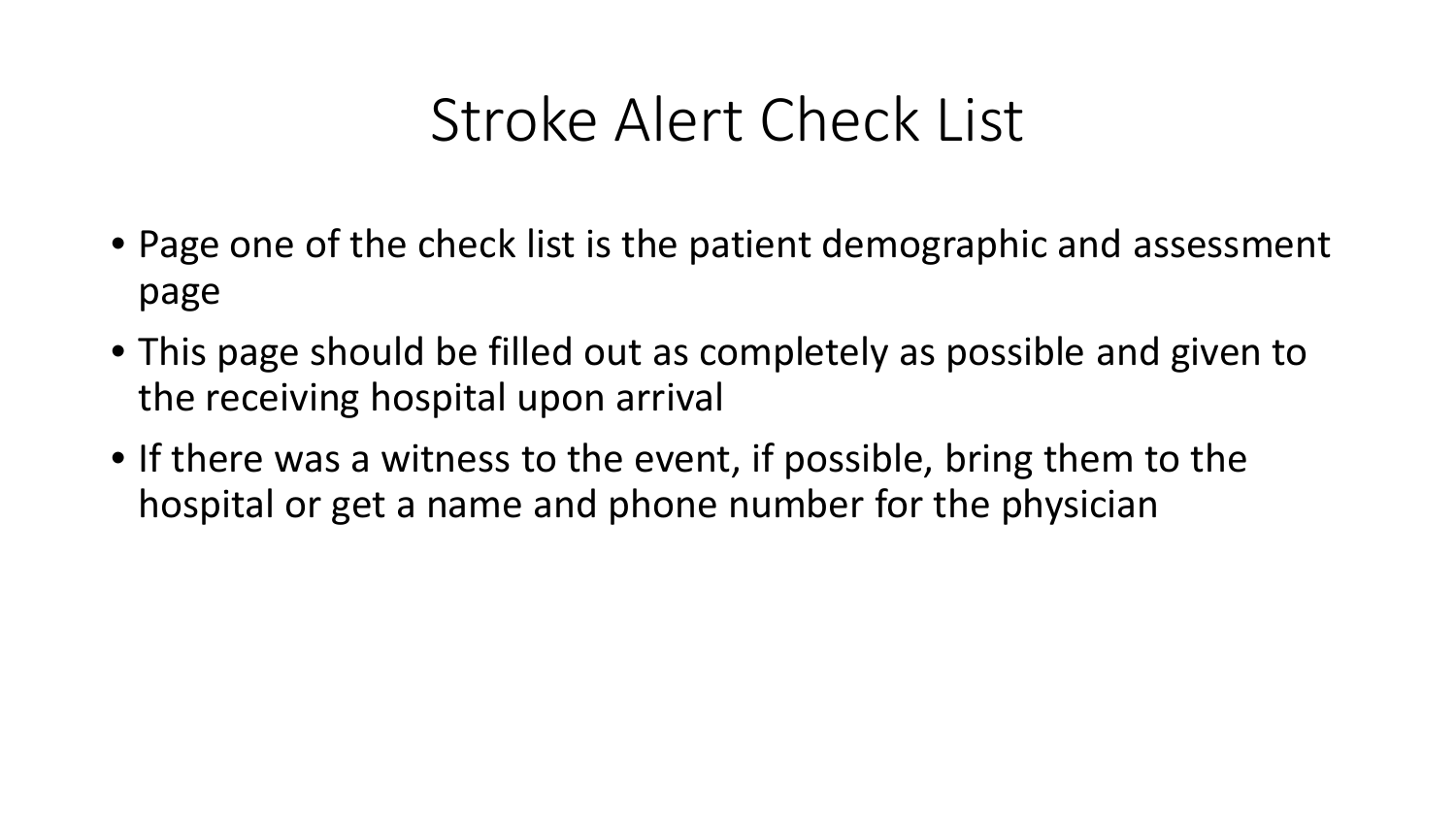#### RACE Examination

- The RACE exam is made up of 7 questions with a total possible score of 9
- The Cincinnati Prehospital Stroke Scale makes up the first three questions
- The final four questions are more in depth and must be performed prior to going en-route to the hospital
- Once the RACE examination is completed, patient then transported to the appropriate stroke center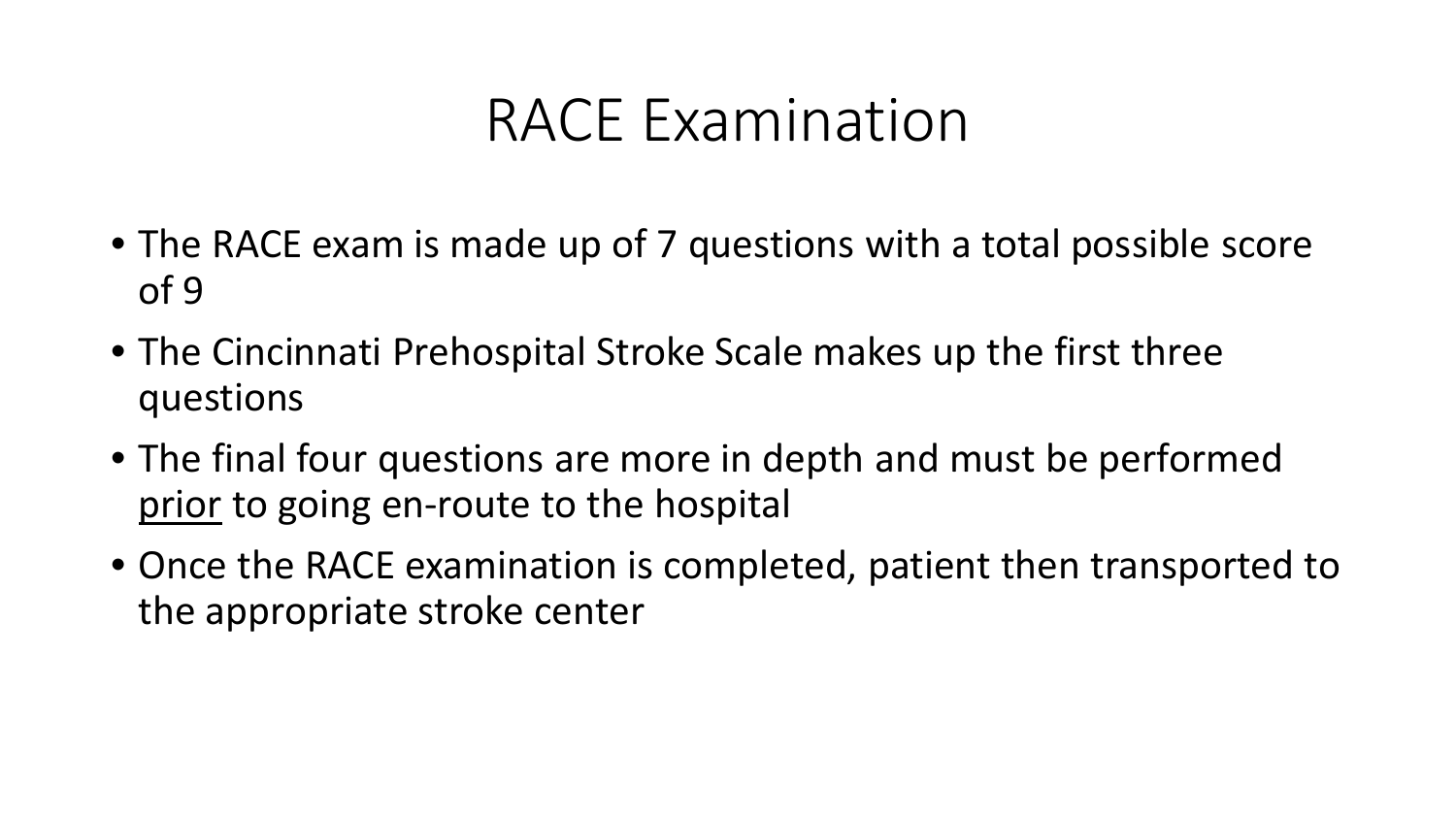#### Transport Criteria

- Per Dr. Longoria:
	- <4.5 hours and RACE score <5 = Primary Stroke Center
	- <4.5 hours and RACE score >5 = Comprehensive Stroke Center
	- > 4.5 Hours or wake up stroke = Comprehensive Stroke Center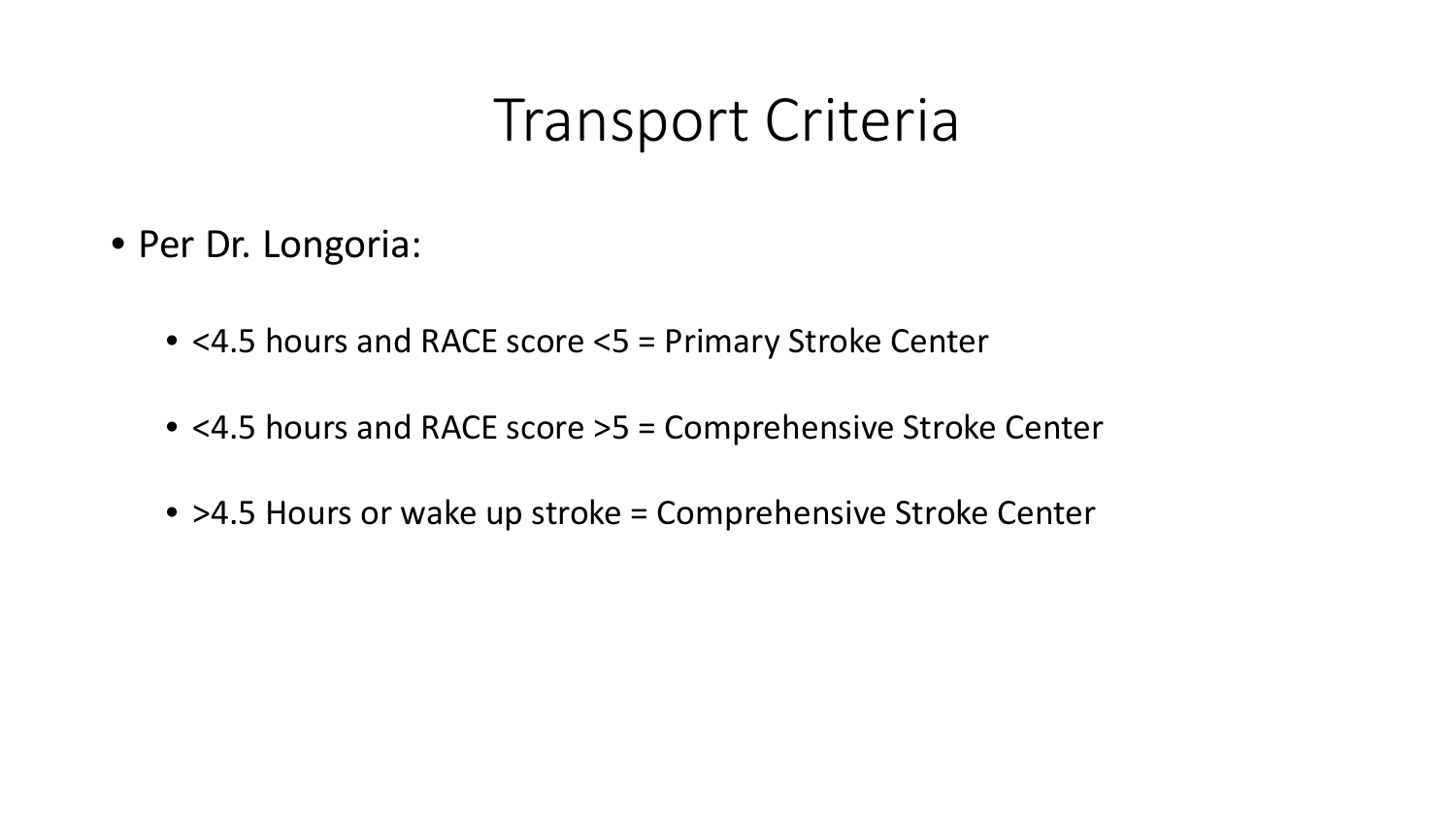# Hospitals

- Primary Stroke Centers
	- Houston Methodist St. John Hospital
	- Bay Area Regional Medical Center
	- Memorial Hermann Southeast Hospital
- Comprehensive Stroke Centers
	- Clear Lake Regional Medical Center
	- UTMB Galveston
	- CHI St. Luke's Baylor College of Medicine (TMC)
	- Methodist Hospital Houston (TMC)
	- Memorial Hermann Hospital (TMC)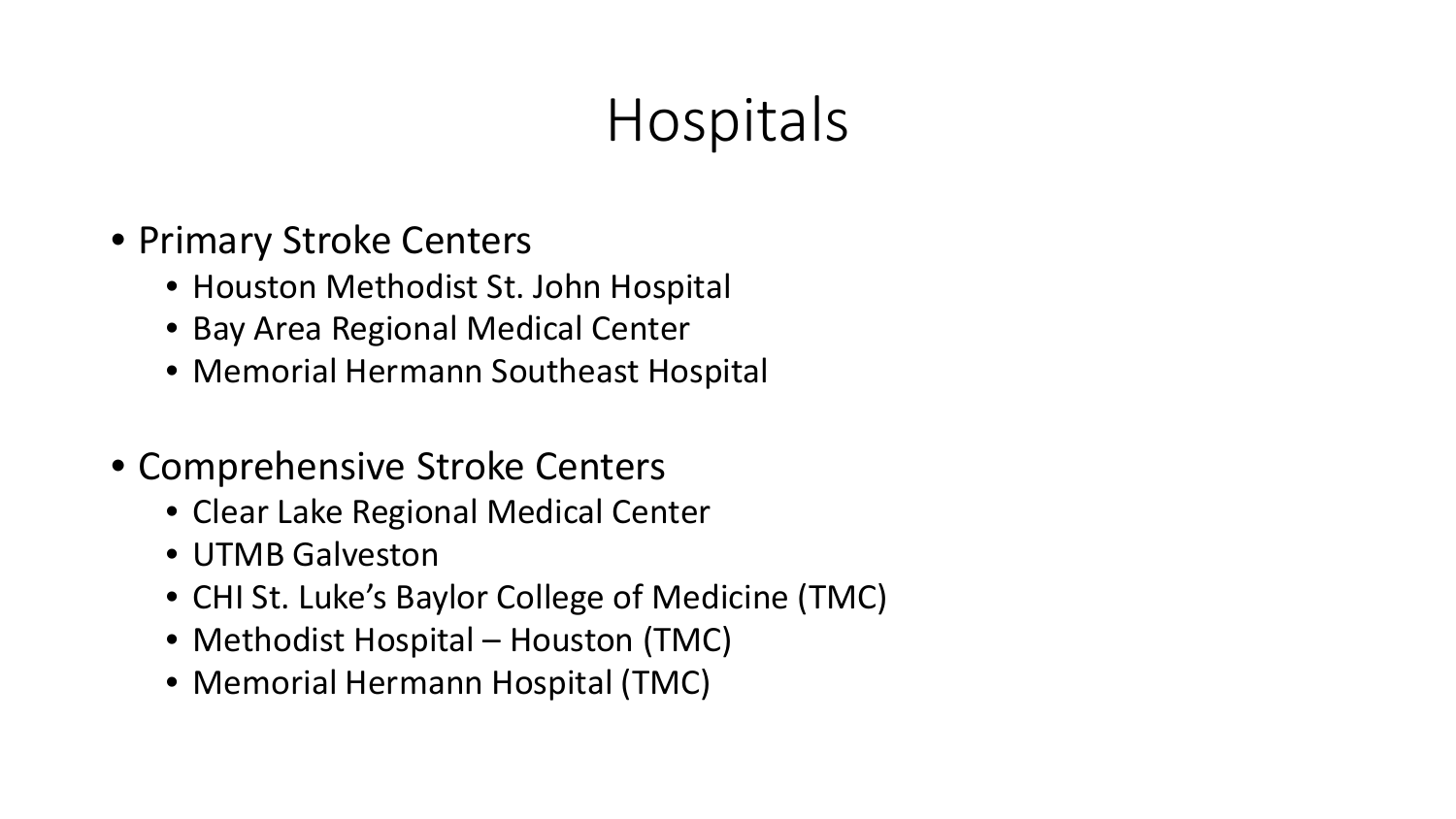### **Definitions**

- Aphasia: Partial or total loss of the ability to articulate ideas or comprehend spoken or written language, resulting from damage to the brain from injury or disease
- Agnosia: Loss of the ability to interpret sensory stimuli, such as sounds or images